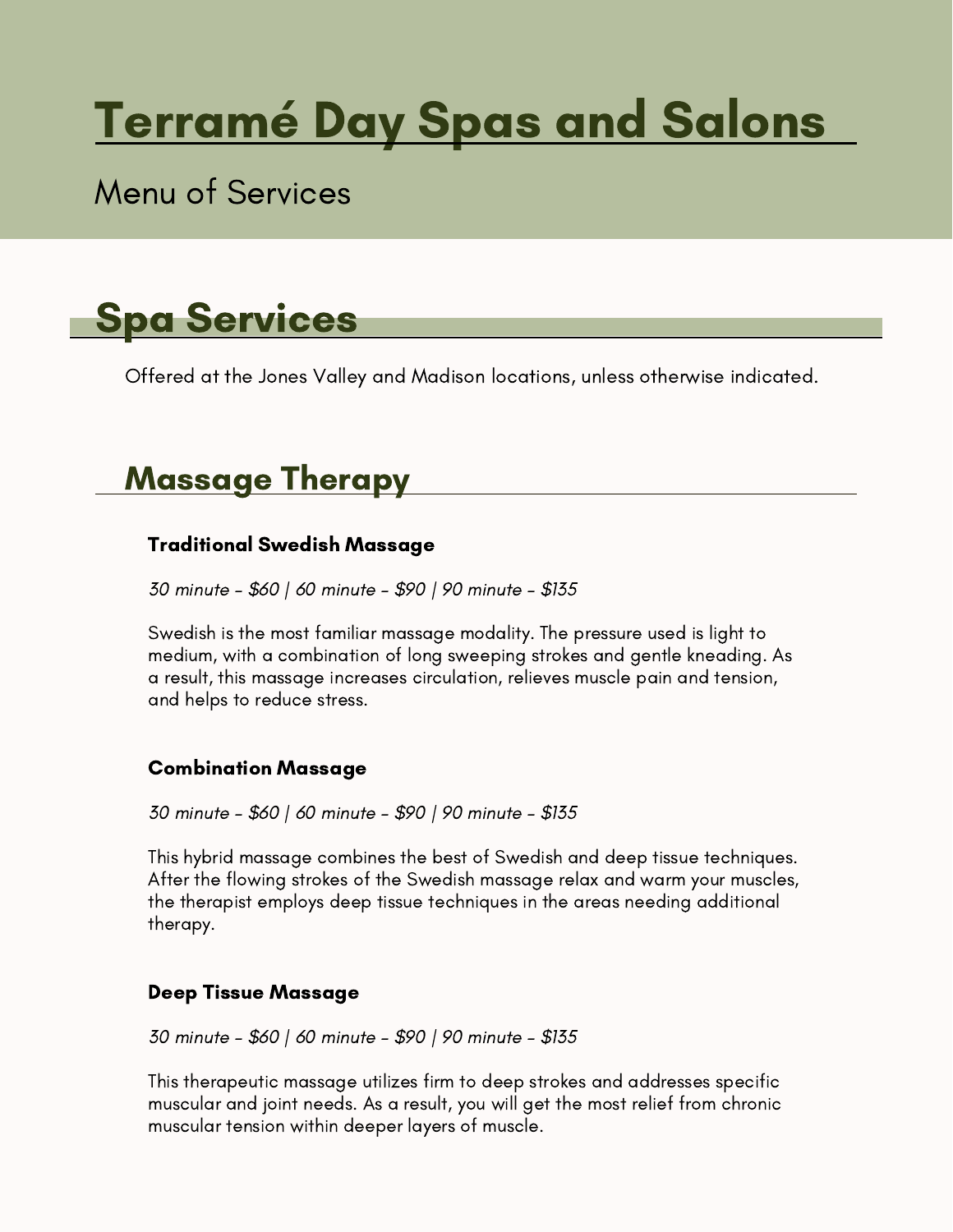### Sports Massage

60 minute – \$100 | 90 minute – \$150

Sports massage is ideal for enhancing range of motion and muscle relaxation. A combination of firm massage and stretching technique, this massage is perfect for people who live an active lifestyle, since it promotes flexibility and reduces fatigue.

#### Hot Stone Massage

60 minute – \$100 | 90 minute – \$150

Smooth basalt rocks are heated and then placed on the body to help relieve tight muscles, inducing deep relaxation.

#### Prenatal Massage

30 minute – \$60 | 60 minute – \$90

2nd and 3rd trimester only.

During this massage, we provide a pregnancy pillow, which offers an innovative breakthrough in comfort for pregnant women. It will allow you to safely lay on your stomach with newfound relief.

### Terramé Signature Massage

90 minute – \$140

Our signature massage utilizes a variety of massage modalities, including Swedish, deep tissue, and hot stone. Experience a full body massage in an amazing ninety minutes that provides pure relaxation and rejuvenation.

### Fijian Escape Massage

60 minute – \$100 | 90 minute – \$150

Discover the South Pacific's secret to beautiful skin. A balanced blend of certified organic cold pressed Virgin Coconut, Macadamia, and Sikeci nut oils creates a unique combination that promotes cellular renewal, helping your skin to look and feel younger.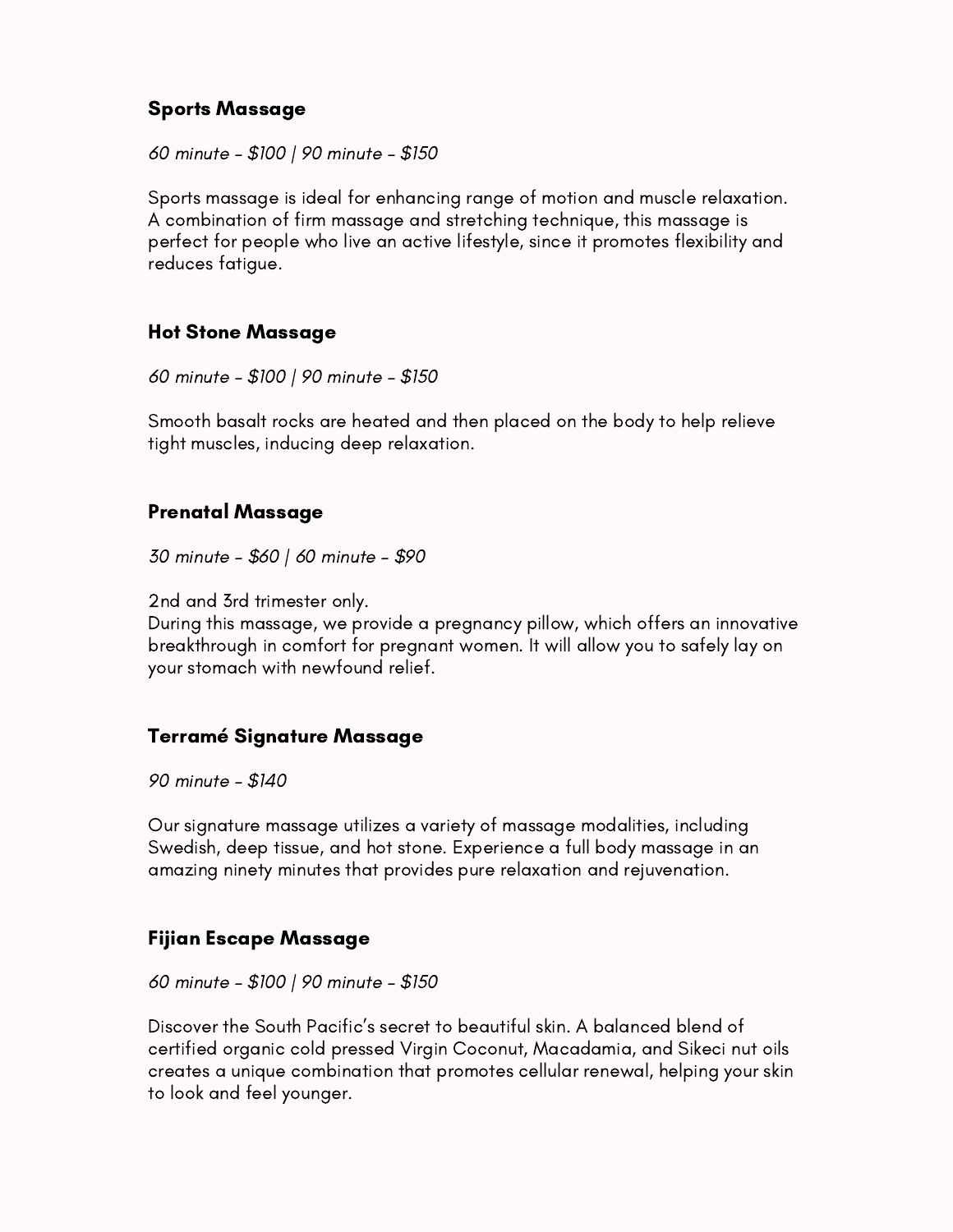#### CBD Massage

30 minute – \$85 | 60 minute – \$125 | 90 minute – \$160

Get even more from your massage. In this massage, we use highly concentrated CBD oils, which can offer relief from symptoms of many different conditions, including arthritis pain, chronic inflammatory pain, muscle soreness, back and shoulder pain, and various skin conditions.

### Couples Massage

Available in all massage modalities in 30, 60, and 90 minutes.

Relax and enjoy a side by side massage. A massage for two is a great way to spend some time with someone you care about.

### **Hydrotherapy**

Experience the power of water and its ability to transform the human spirit. Our hydrotherapy tub is the most advanced tub in the industry. With the help of over 200 jets and customized computer controlled programs, you will feel your stress float away.

### Coconut Milk & Lavender Bath

\$45

Coconut milk nourishes and hydrates dry skin leaving it supple and smooth. The heavenly scent of lavender promotes total relaxation.

### Sports Soak

\$45

Relax as eucalyptus and peppermint essential oils relieve muscle aches and inflammation, while also easing congestion and fatigue.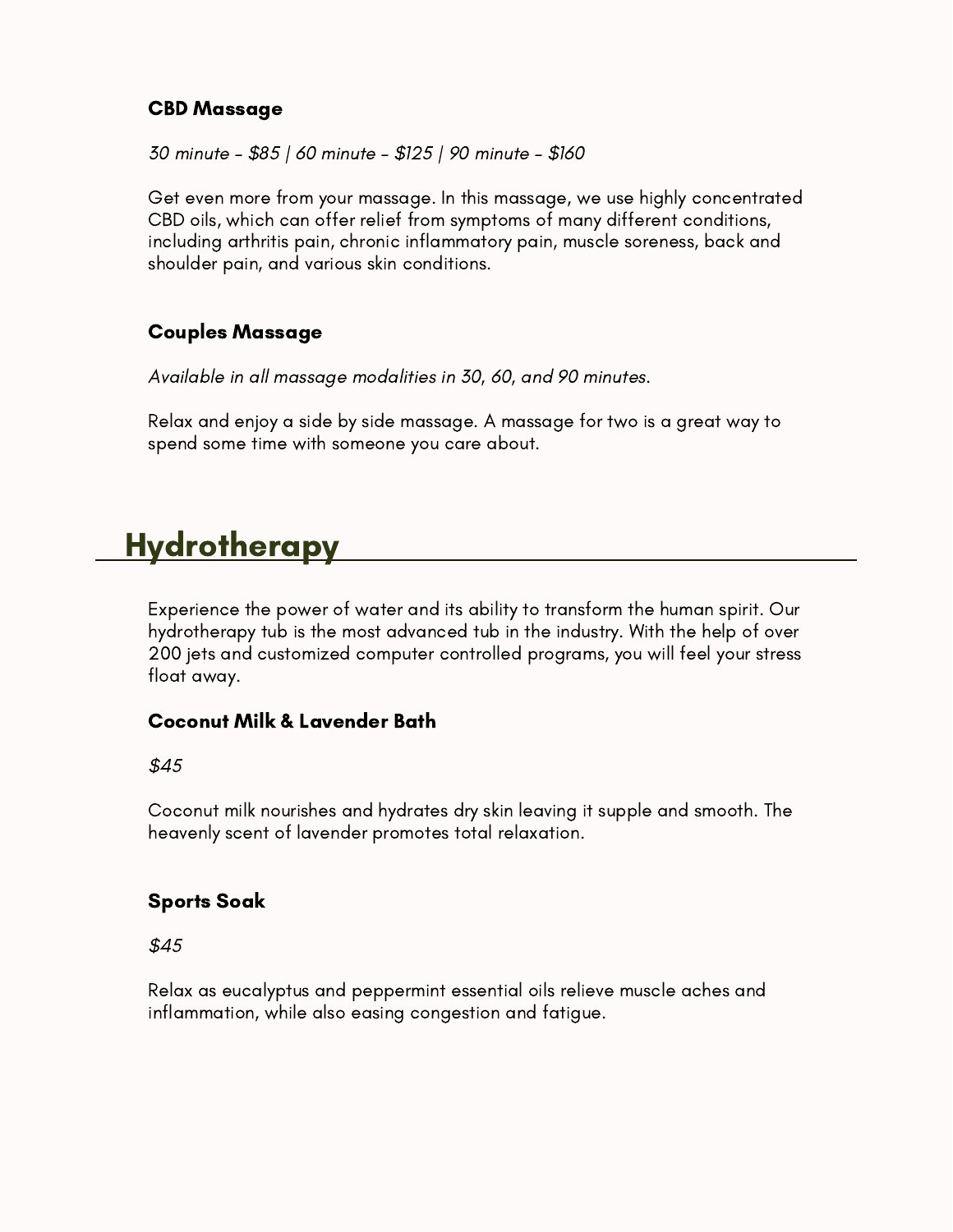### Facials

### Classic Facial

\$100

Customized for your skin type and condition, this treatment includes a thorough cleansing, exfoliation, and hot towel steaming. You will receive a facial massage followed by a mask application specific to your skin's unique needs. Your skin will feel refreshed and rejuvenated like never before.

### Teen Facial

\$100

This facial is designed to promote and encourage healthy skin care habits at a critical time in a young person's life. It is a comprehensive facial service that addresses common skin problems faced by teenagers, such as oily skin, clogged pores, and stubborn acne.

### Acne Management Facial

\$ 125

Ideal for acne sufferers of all ages, this clinical facial helps to control the growth of bacteria, balance sebum production, and exfoliate dead skin cells. It can lessen the appearance of dark spots, hyperpigmented skin, and post-acne scarring. It will also assist in preventing future breakouts.

### Signature Anti-Aging Facial

\$150

This is more than just a facial. Get a supremely relaxing experience along with the latest skin care science, turning back the clock and giving your skin some TLC. Stimulate collagen and improve elasticity and cellular turnover while being in complete tranquility to achieve a well-rested glow.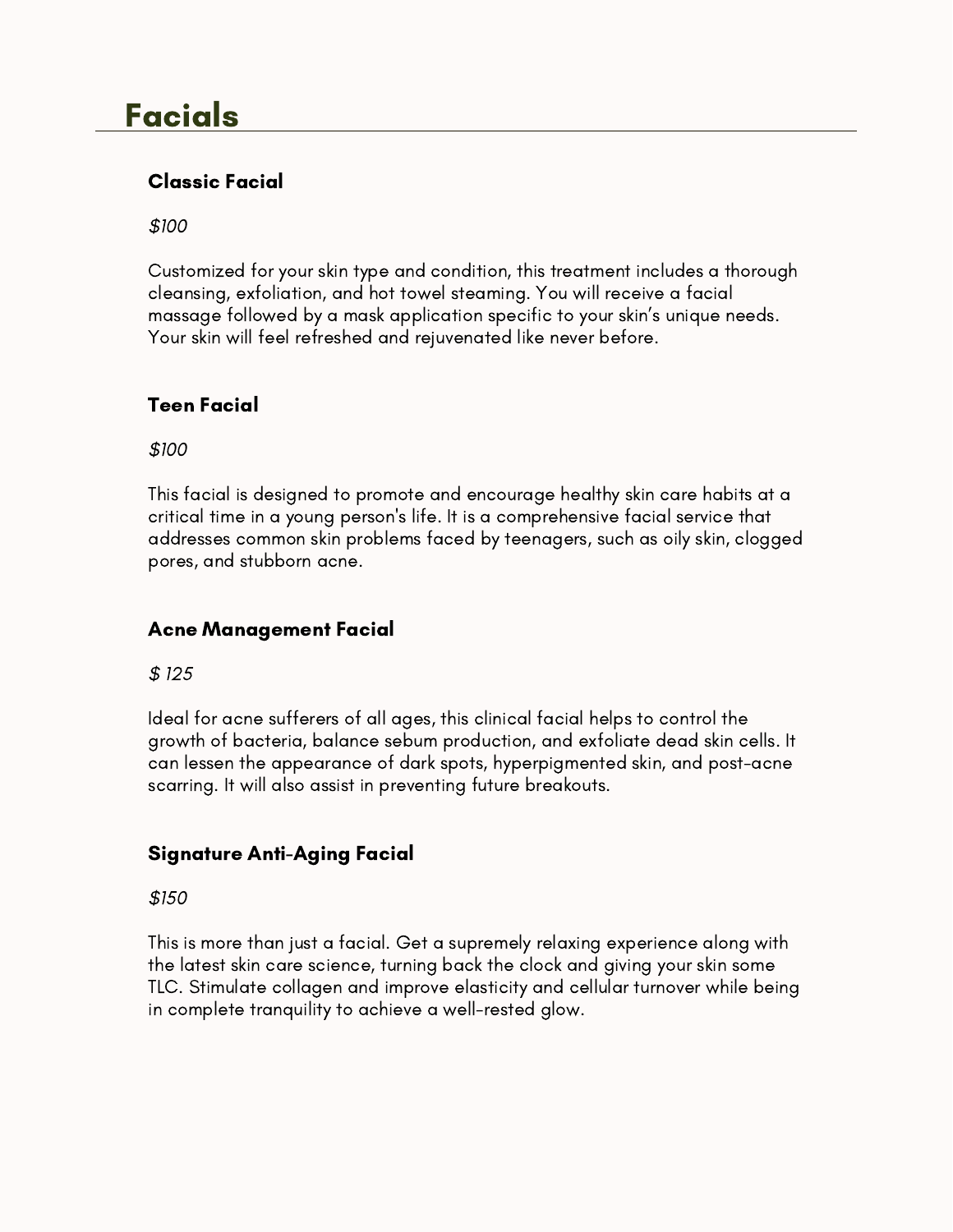#### Rosacea Management Facial

\$125

Rosacea is an extremely common disorder of the facial hair follicle and associated oil glands. Common symptoms of the condition include an increased reactivity to heat that leads to flushing and a localization of spidery, distended blood capillaries. The goal of this treatment is to reduce the inflammation and kill the bacteria associated with rosacea. Your skin will be calmer, brighter, and more hydrated.

### Advanced Skin Treatments

Offered at all locations, unless otherwise indicated.

#### RevitaPen Treatment

\$125

RevitaPen's cutting edge nanotechnology creates pathways in the skin, allowing for deeper absorption of products. This treatment is perfect for anyone experiencing issues with skin texture, pigmentation, or scarring. It increases collagen production and hydration while dramatically smoothing skin texture.

### Oxygen Treatment

\$150

For thirsty, dehydrated skin. The Intraceuticals topical oxygen system uses therapeutic oxygen under hyperbaric pressure to infuse a serum of modified hyaluronic acid, essential vitamins, botanicals, antioxidants, and amino peptides into the skin. In short, it dramatically rehydrates and plumps the skin in less than an hour, setting the treatment apart from any other on the market. This is an ideal treatment to receive a few days before a big event.

### Oxygen Treatment with Boosters

\$165

Get the same oxygen treatment with an extra boost of antioxidants, collagen, vitamin C, or vitamin A.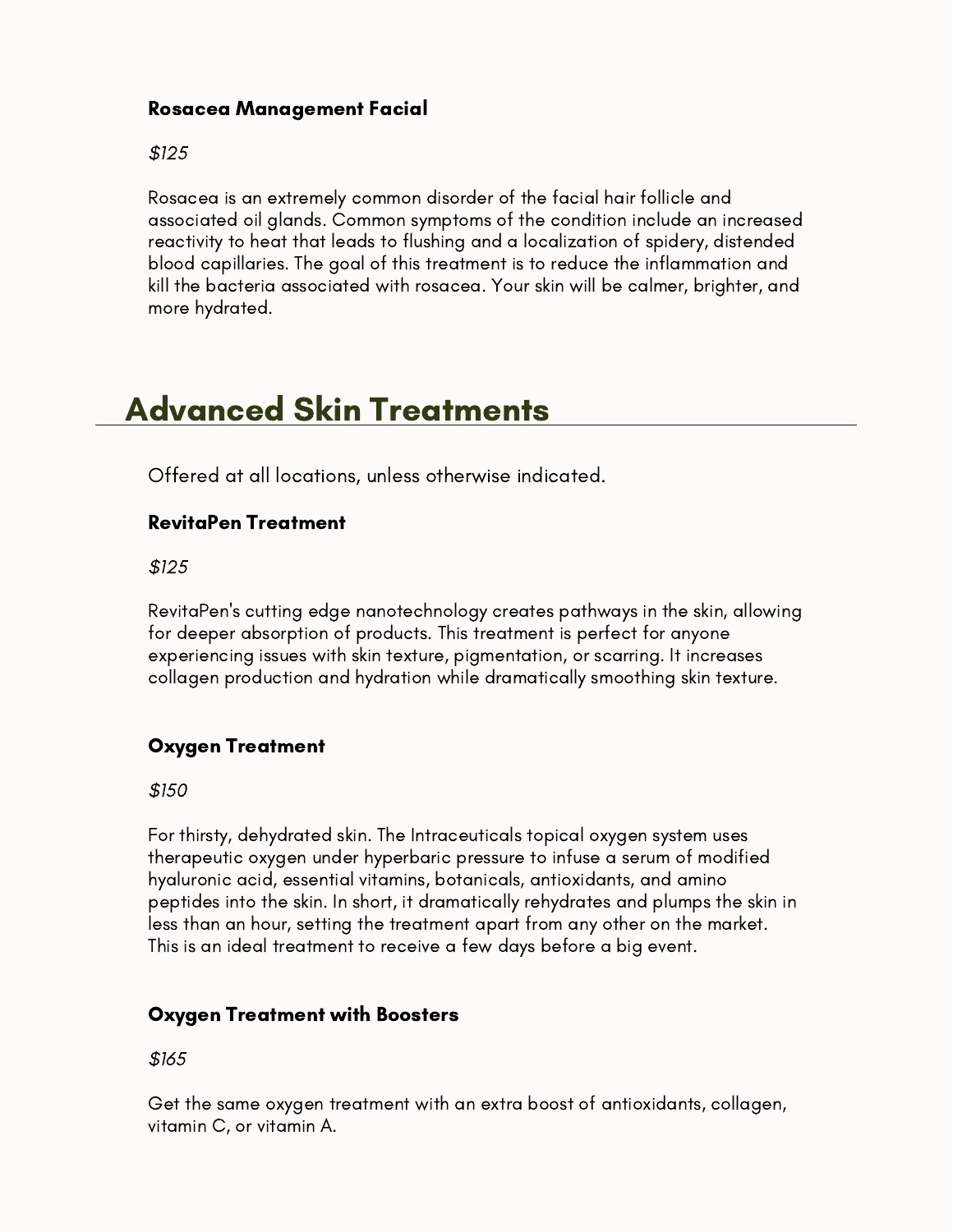### Oxygen Treatment with Atoxelene

#### \$200

Add Atoxelene, which has a Botox-like effect, to your Oxygen Treatment. This infusion smooths, holds, and prevents, and is ideal to soften the visible signs of expression lines, lip lines, fine lines, wrinkles, and prematurely aging skin. The effects of Atoxelene typically last several days.

### Celluma

#### \$60

Celluma is an FDA approved LED treatment that utilizes blue, red, and infrared light simultaneously to stimulate collagen production. This non-invasive treatment calms acne and Rosacea inflammation, as well as softening fine lines and wrinkles. LED therapy is known for its ability to rejuvenate skin. Blue light penetrates the epidermis, red light penetrates the dermal layer, and infrared penetrates the deepest levels of skin to improve microcirculation. Celluma can be added on to any advanced treatment, and can also be requested as a step of the Signature Anti-Aging, Acne Management, and Rosacea Management Facials.

Offered only at the Jones Valley and Madison locations.

### **Dermaplaning**

 $$50$ 

Dermaplaning is a skin treatment that uses an exfoliating blade to skim dead skin cells and hair from your face. It helps to make your skin's surface smooth, youthful, and radiant. It also helps to reduce scarring from acne and uneven pockmarks on your skin.

### Neurotris Treatment

\$150

This microcurrent treatment retrains your facial muscles to lift, tone, and firm your skin while stimulating tissue repair and improving circulation. This treatment is perfect for one to two days before a special occasion. Add to your routine to keep your skin looking rested and refreshed.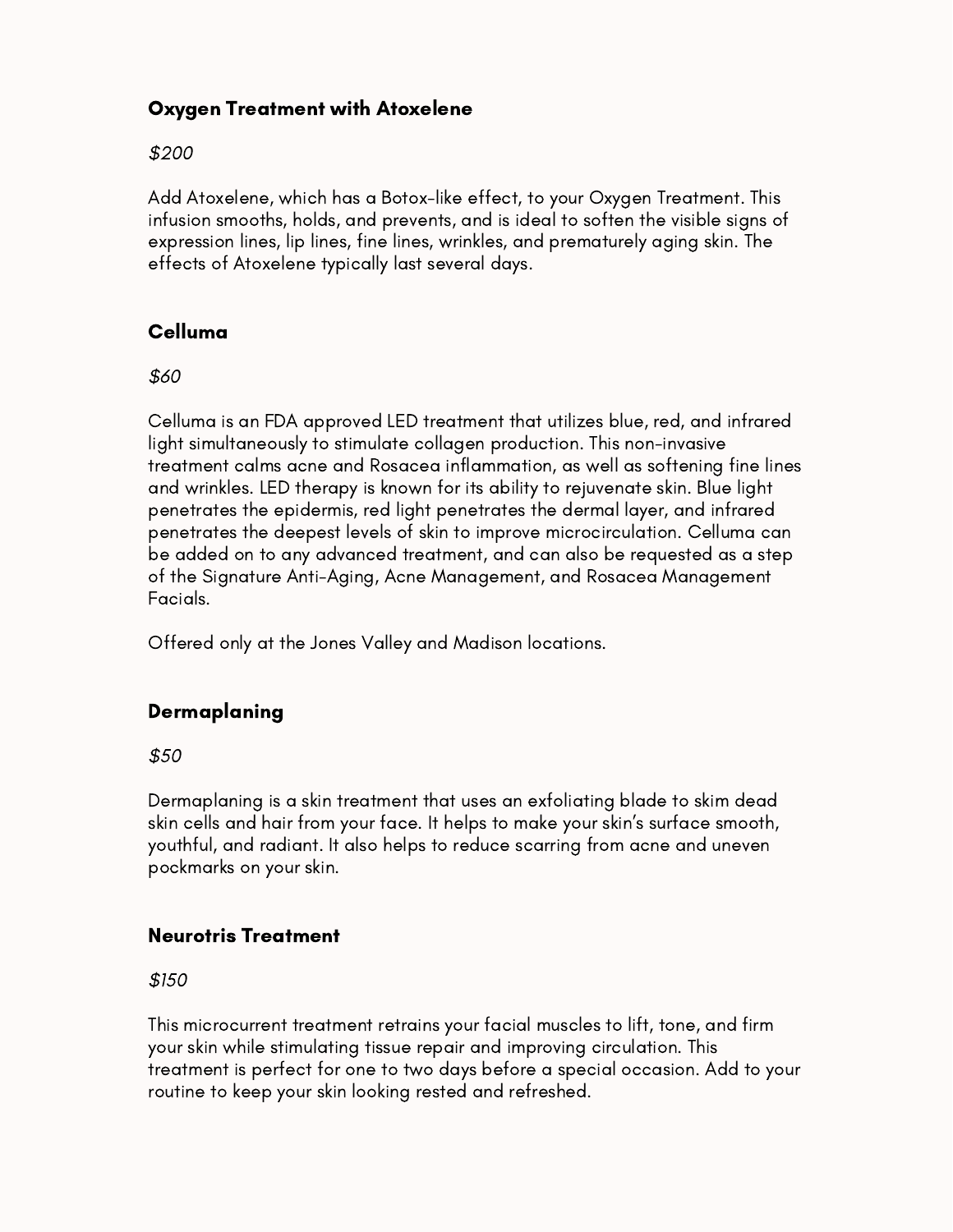### HydraFacial™ Treatment

### \$175

The HydraFacial™ is a non-invasive treatment, perfect for anyone who is looking to improve and maintain the health of their skin. It can have many benefits, including enhanced skin tone and texture, reduced appearance of fine lines, wrinkles, and hyperpigmentation, and improved appearance of oily or acneprone skin. Proven effective for all skin types, this 30-minute treatment delivers instant results with no discomfort or downtime. The HydraFacial combines cleansing, exfoliation, extraction, and hydration, all while delivering antioxidants, Hyaluronic Acid, peptides, and other essential nutrients to your skin.

### HydraFacial™ with Booster

#### \$235

Get all of the benefits of a HydraFacial™ Treatment along with a customized booster that can target hyperpigmentation, wrinkles, reduced elasticity, reduced skin density, or skin damage.

### Spa HydraFacial™

#### \$235

Get all of the benefits of a HydraFacial™ Treatment and all of the relaxation and pampering of a spa facial.

Offered at the Jones Valley and Madison Locations

### Triple Crown Facial

#### \$300

This facial combines three of our most advanced and sought-after treatments into one state of the art treatment that is wonderful for all skin types and concerns. It is the premier anti-aging treatment available. This treatment incorporates HydraFacial™, Oxygen treatment, and your choice of either dermaplaning or Celluma (LED therapy).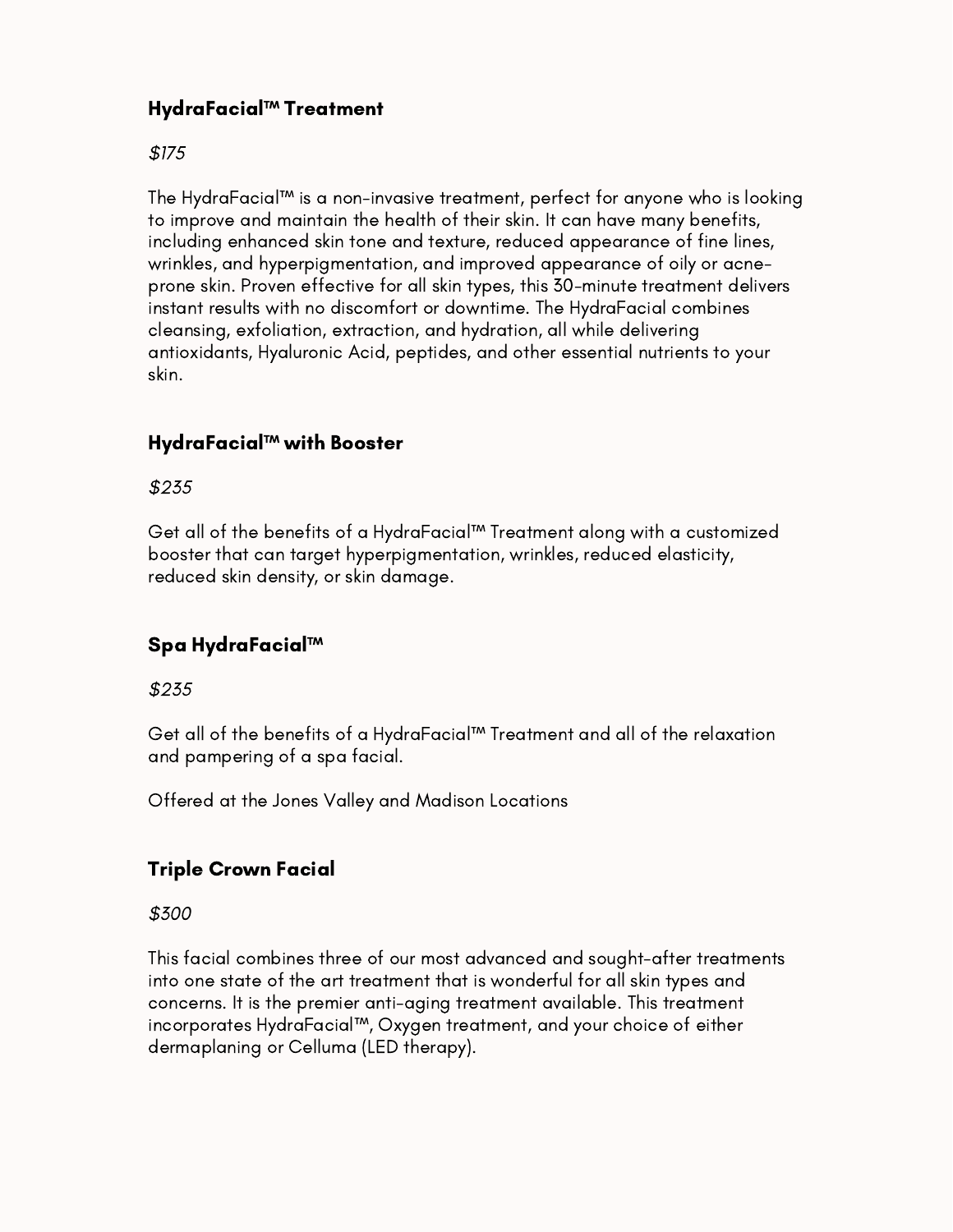### Body Treatments

This luxurious treatment combines various exotic nut oils and fresh Fijian cane sugar to exfoliate, cleanse, and re-hydrate the skin with vitamins A,B,C & E. The Fijian cane sugar is massaged into the skin with coconut milk, revealing new, healthy, and vibrant skin. This treatment will strengthen your skin and replenish moisture to create the ultimate healthy glow.

#### \$85

Available in rejuvenating noni, brightening guava, and hydrating coconut milk & honey.

### Nails

#### **Manicure**

#### \$40

A relaxing, full-service manicure. Nails are cleaned, filed, buffed, and shaped to your specifications and cuticles are treated. The next step is a relaxing, soothing, moisturizing hand and arm massage, and your hands are dipped in warm paraffin. Your nails are then polished with a color of your choice or buffed to a natural finish.

### Pedicure

#### \$60

Our pedicure begins with a foot soak in a warm whirlpool bath. Nails are then cleansed, filed, buffed, and shaped. A hydrating foot massage, followed by a paraffin dip, helps to relax your feet even more. Your nails are then polished with a color of your choice or buffed to a natural finish.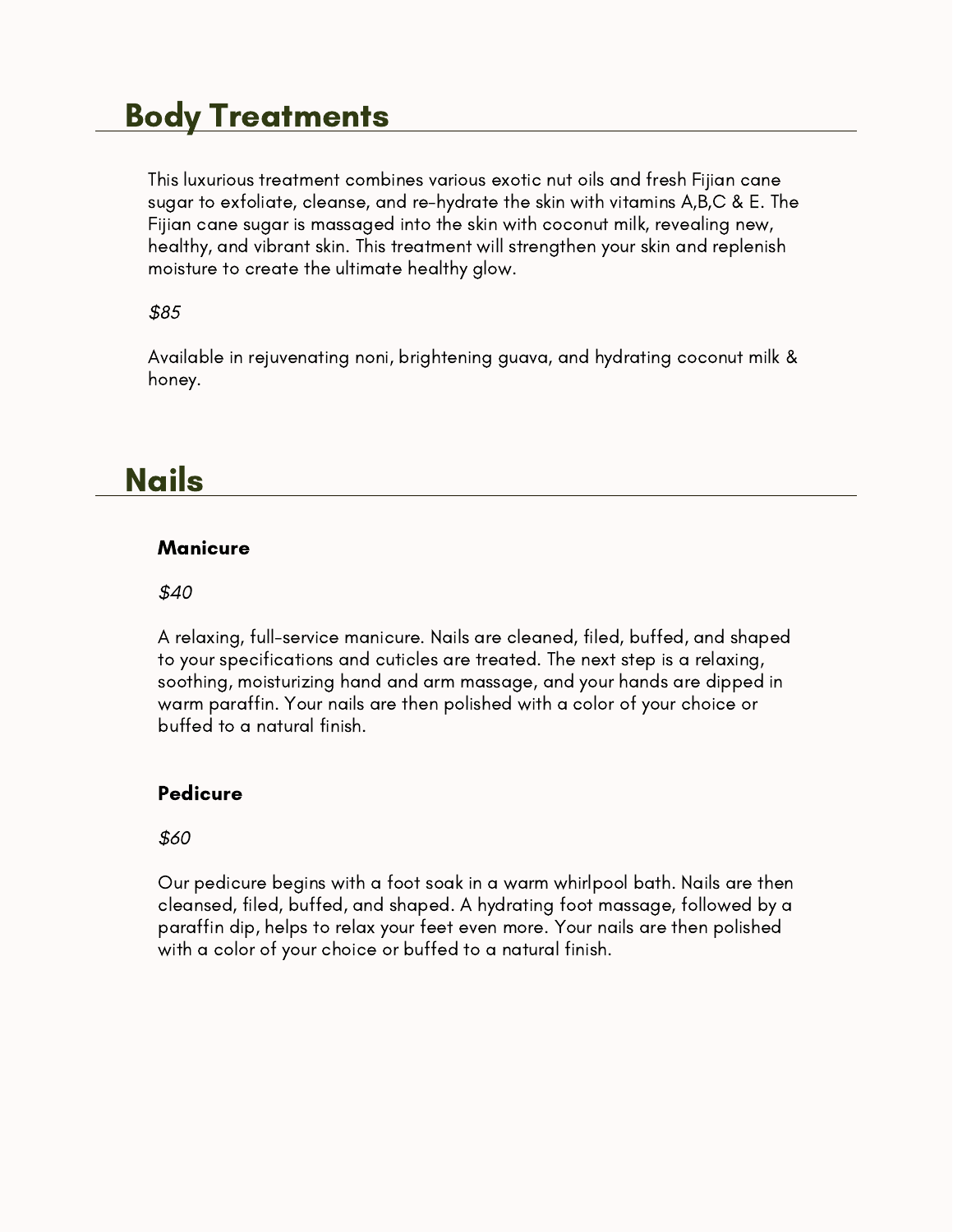### **SNS**

\$50

SNS is perfect for someone looking for durable, long-lasting, natural looking nails. It is a dip powder based nail system.

### SNS Manicure

\$70

Get the durability of SNS with the relaxation of a full-service manicure with this dual service.

### Spa Packages

### The Taste of Terramé

\$250

Enjoy a relaxing spa experience when you schedule our three most popular services: a one hour Combination Massage, a Classic Facial, and a Pedicure Makeover. Includes a spa gift box.

### The Terramé Experience

\$310

Spend a perfect day at Terramé with over four hours of pampering. This experience includes a one hour Combination Massage, a Classic Facial, a Manicure, a Pedicure, a delicious spa lunch, and a spa gift box.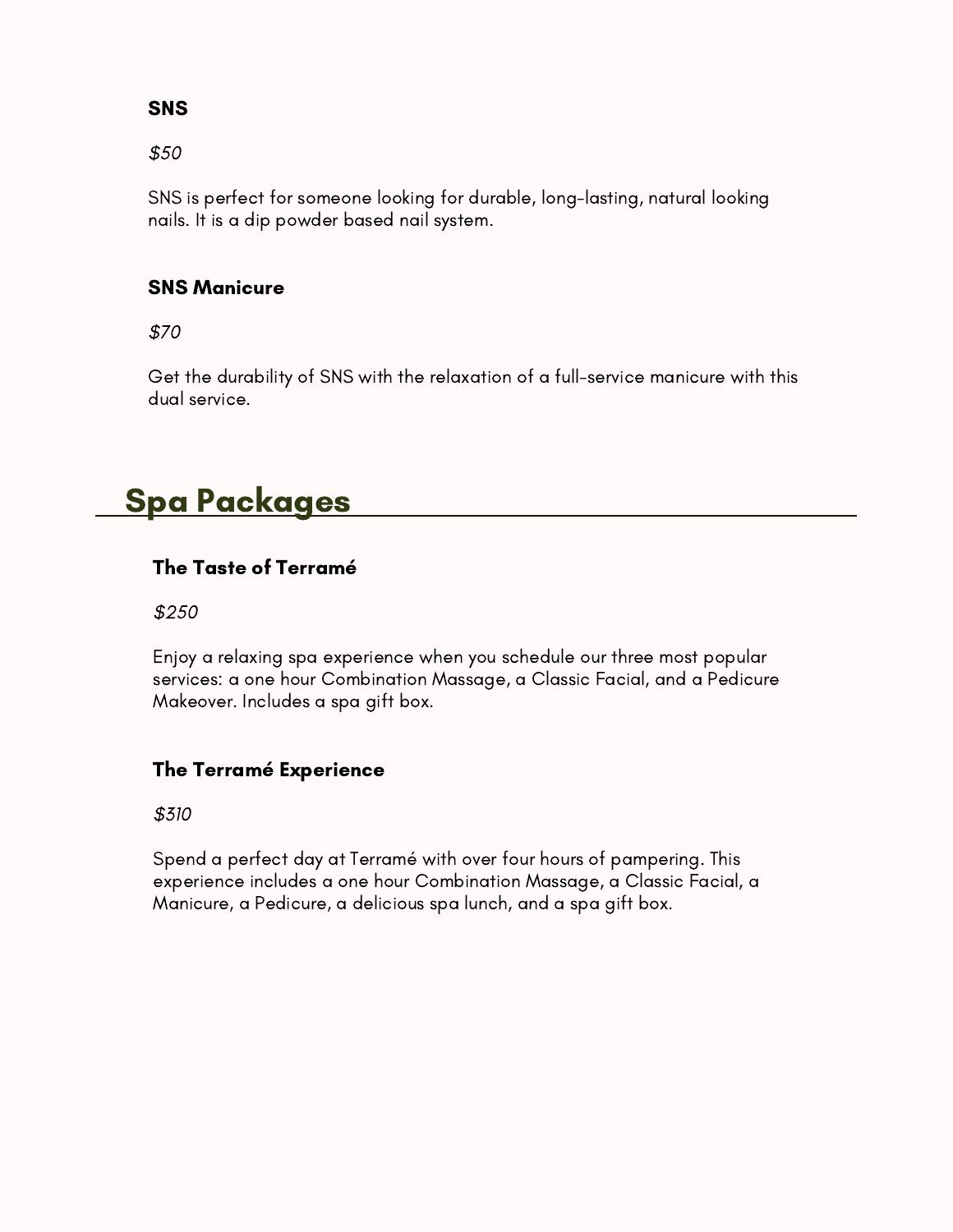

Offered at all locations.

### Professional Makeup Lesson

\$75

Our makeup artists will provide you with step by step instructions on application techniques that enhance your natural features as well as minimize any imperfections. You will leave Terramé knowing exactly how to recreate your new look at home. Your instruction will include both evening and daytime looks.

### Special Occasion Makeup

\$55

Want to look extra special for an important event? Our makeup artists will provide you with that enhanced look to help you to look and feel fabulous.

### Airbrush Special Occasion Makeup

\$70

Have our makeup artist transform your skin into polished perfection for your special event.

### Deluxe Consultation

#### **Complimentary**

This consultation is perfect for those learning how to apply makeup. Colors will be chosen for an everyday application, including eyes, cheeks, lips, and foundation. Our makeup artists will instruct you on applying your makeup so you will feel comfortable with your daily routine.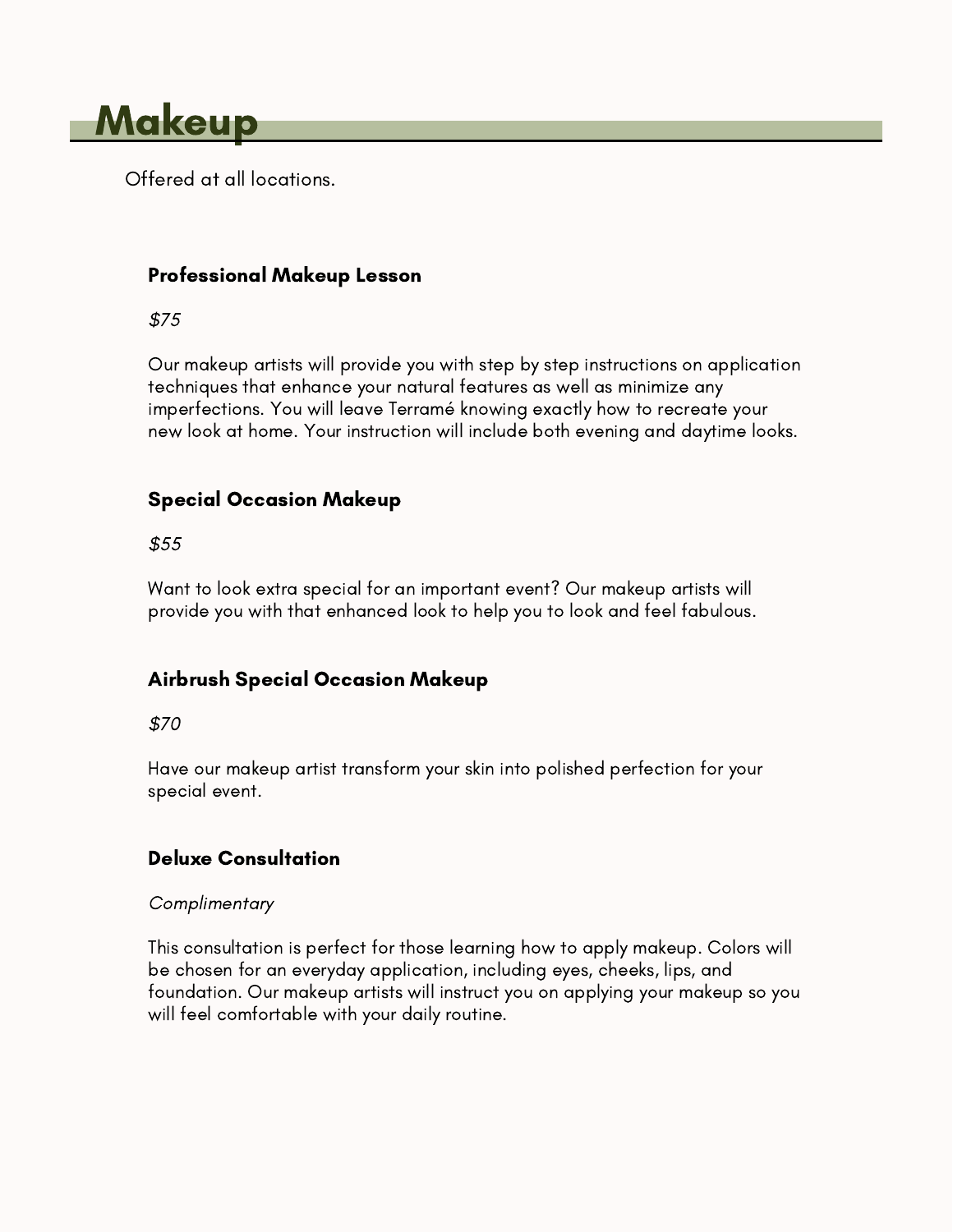# Eyelash Extensions

Offered at all locations.

### Classic Set

\$150

Classic extensions are a great way to try extensions for the first time! With the classic set, only one extension is glued to each natural lash. It adds length and thickness. This look is great for people who already have a fair amount of lashes and for those that want a natural look.

### Volume Set

\$195

Volume lashing is a technique used to achieve a fuller, fluffier look. With this method, anywhere between two and eight ultra-fine extensions are fanned out and applied to a single natural lash. This is the perfect solution if you have sparse lashes, gaps, or if you want a more dramatic effect. This set can also be fully customized to add a little or a lot of volume, depending on your desired look.

### Lash Fills

Price varies based on time between fill-ins.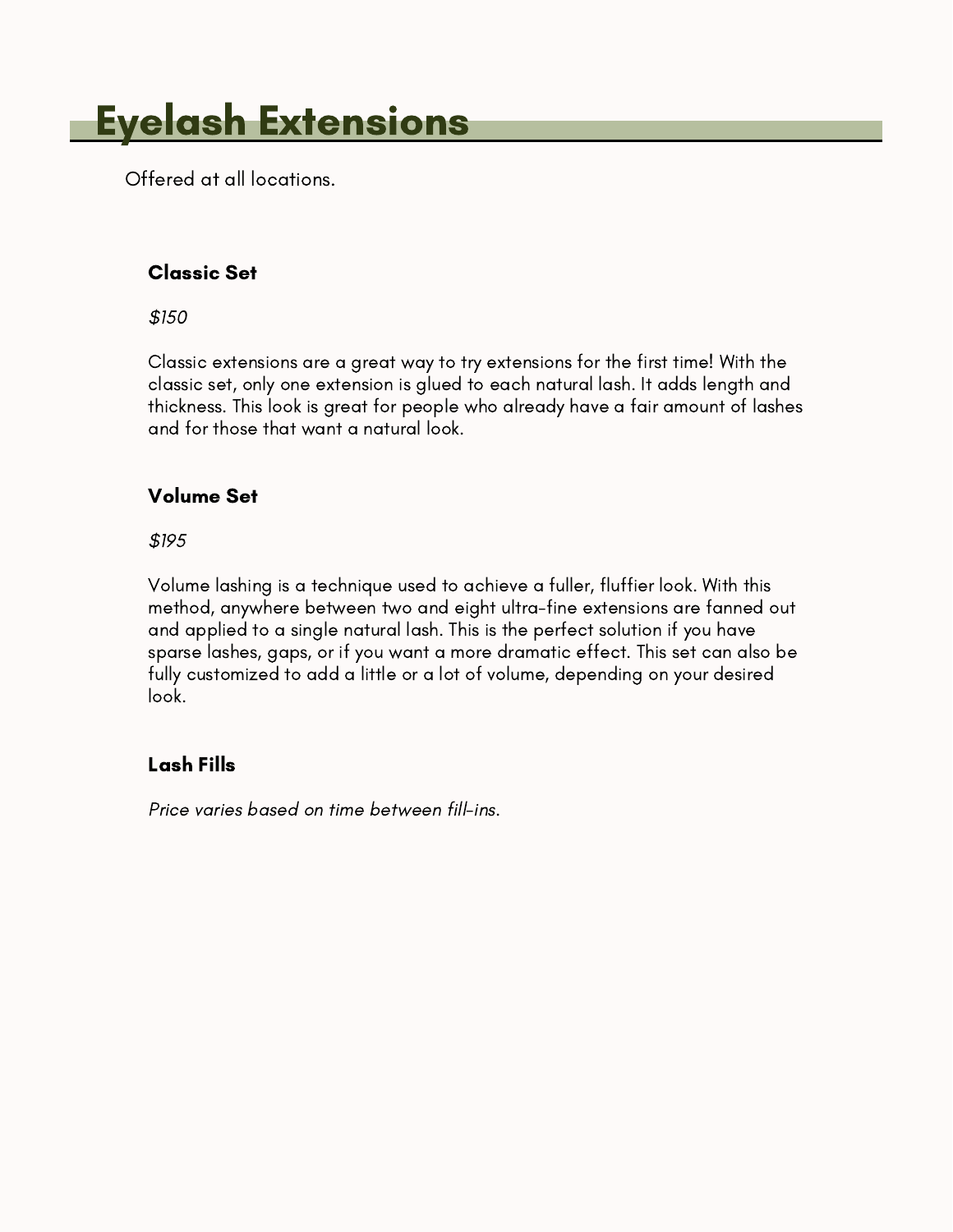# **Waxing**

Offered at all locations.

# Facial Waxing

Brow \$22 Lip  $$15$ Chin \$15 Cheeks \$15

### Full Face

\$60

### Bikini Waxing

Bikini \$50

Extended Bikini \$75

Brazilian \$90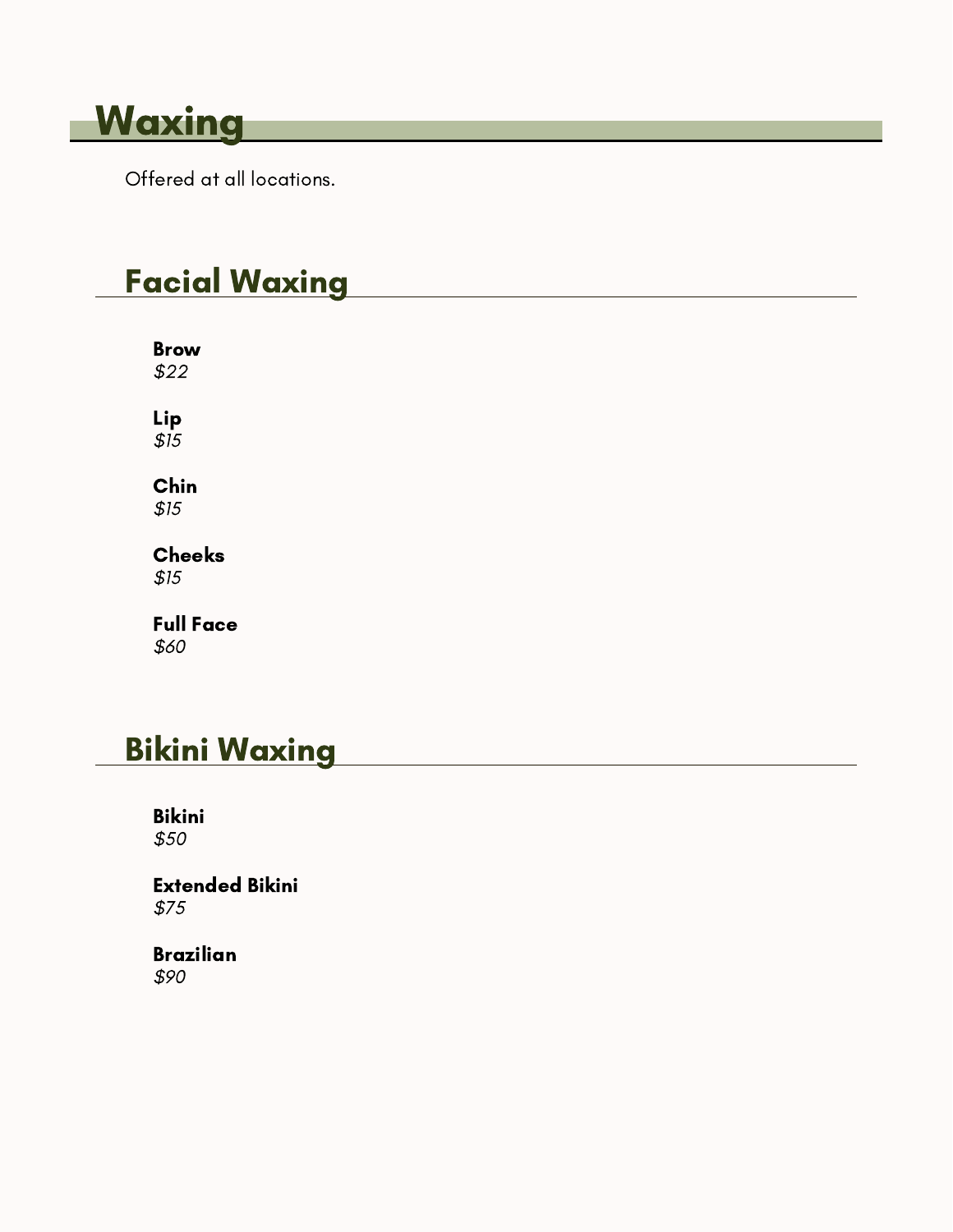### Body Waxing

Half Arm \$35

Full Arm \$45

Under Arm \$35

Half Leg \$60

Full Leg \$120

Back \$70

### Additional Hair Removal Services

Brow Tweeze \$20

Lip Tweeze \$20

### Facial Hair Tinting Services

Brow Tint \$25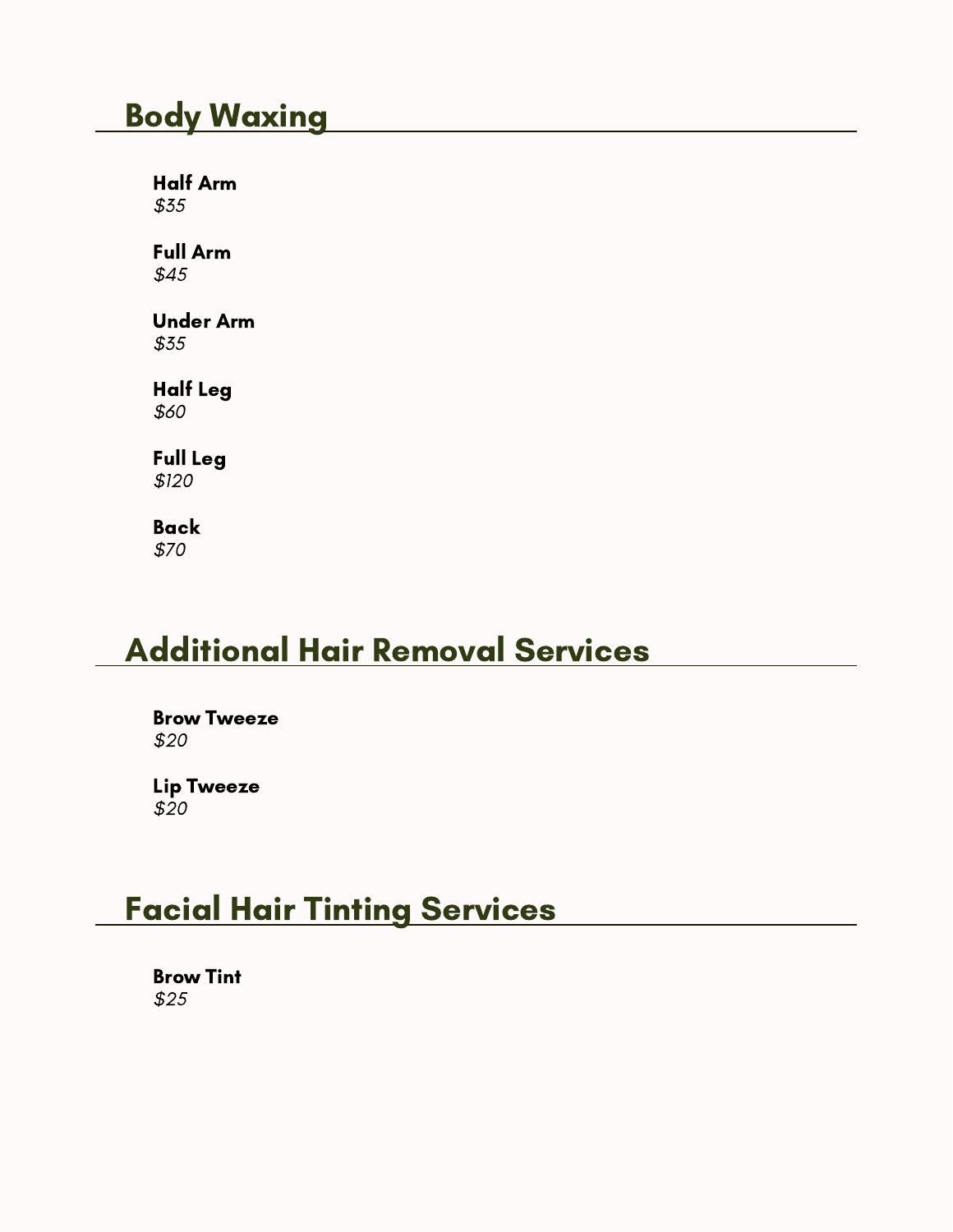

Offered at all locations.

Maintain a glowing tan all year long! We'll give you a sun-kissed look and help you to make the most out of your experience.

Airbrush Spray Tan \$45

Rapid Dry Spray Tan \$50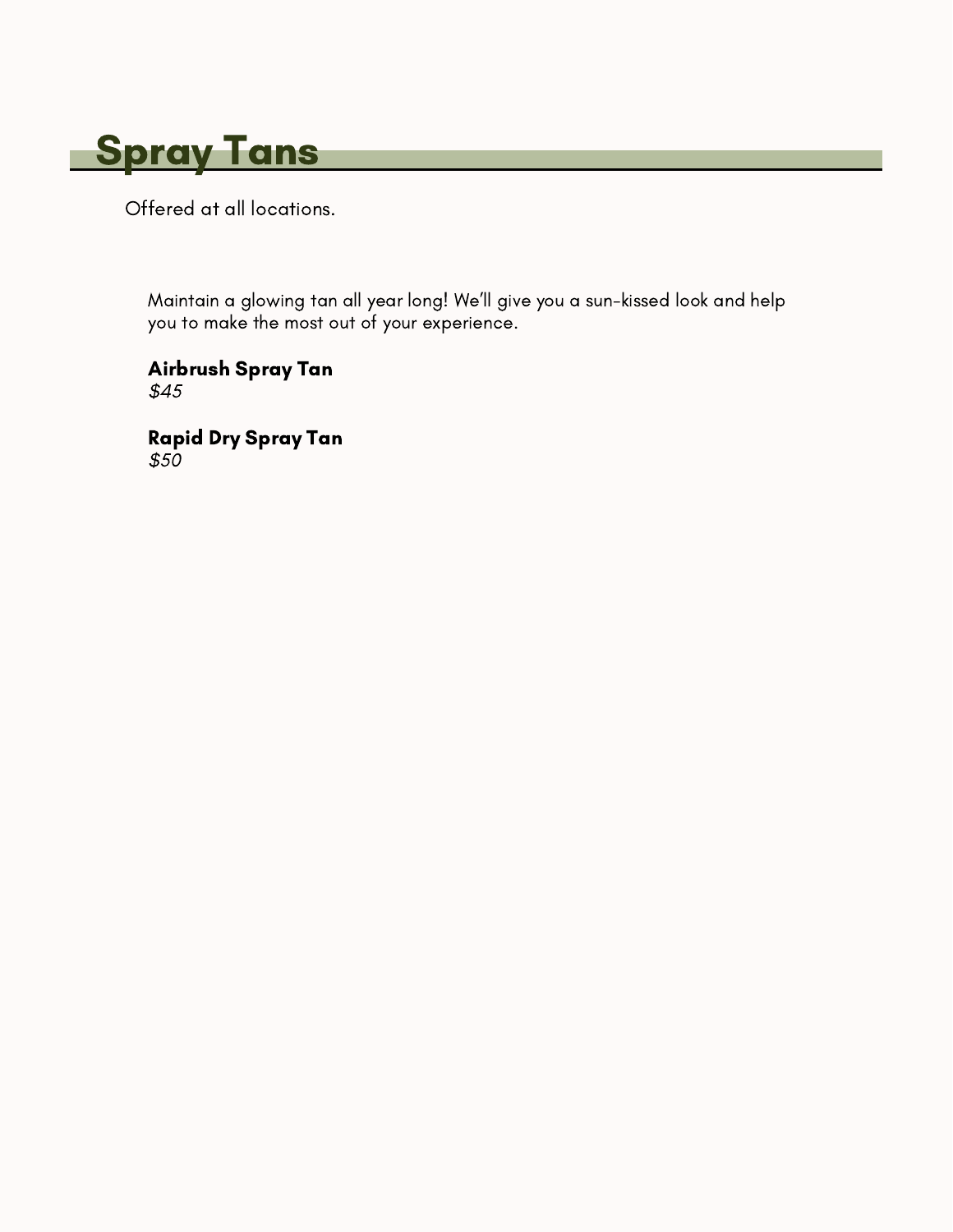# Hair Services

Offered at all locations.

# Hair Salon

Located at Jones Valley, Midtown, and Madison.

Prices vary based on stylist.

**Haircuts** 

**Highlights** 

Color

Balayage

**Treatments** Kérastase Oribe Wellaplex

Color Corrections

# Barber Shop

Located at Madison.

Prices vary based on barber.

**Haircuts** 

Beard Trim

Straight Razor Shave